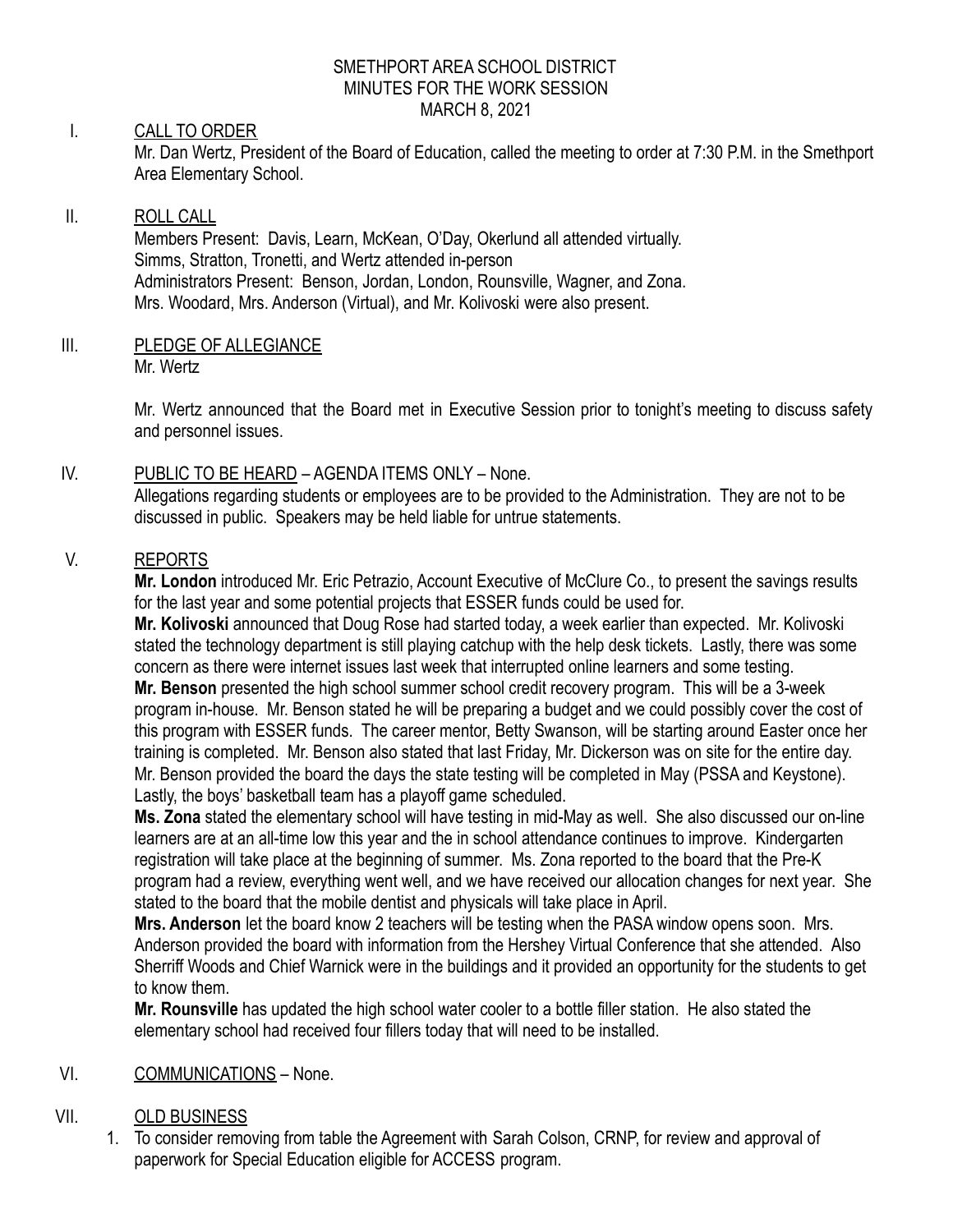Minutes for the Work Session March 8, 2021 Page 2

#### VIII. NEW BUSINESS

The following items to be discussed:

- 1. To consider approving an Agreement with Sarah Colson, CRNP, retro-active to February 1, 2021 January 31, 2022 for review and approval of paperwork for Special Education Students eligible for the ACCESS program.
- 2. To consider renewing VLN Partners as a Cyber School resource for the 2021-22 school year.
- 3. To consider the healthcare insurance premium deposit rate increase for the 2021-22 fiscal year.
- 4. To consider approving the following Fall Sports Coaching Supplementals for the 2021-22 school year: *The* following stipulations shall apply to all supplemental positions and hires for the summer of 2021 and the 2021-2022 School Year. If the temporary work position, extra hours, season or activity is not completed, these positions will be paid on a pro-rated basis from the first date of student-involved activities/work until the end of the activity/work. SASD will consider any future guidance on supplemental pay that clarifies an appropriate direction related to paying supplemental positions for activities not completed.

- 5. To consider approving CBA with SAESPA for the time period July 1, 2021 to June 30, 2024 (21/22, 22/23, & 23/24).
- 6. To consider approving a MOU with SAESPA regarding the part-time status of Cafeteria Staff and extra hours for cleaning.
- 7. To consider appointing Jeff Wagner as Board Secretary as of March 20, 2021, to conclude Mrs. Jordan's 4 yr. term, at a stipend of \$1,000, pro-rated through June 30, 2021.
- 8. To consider approving an early dismissal on April 1, 2021, if the Student Govt. Canned Food Drive reaches its goal.
- 9. To consider approving a Resolution regarding Cyber Charter School Funding Reform.
- 10. To consider approving the following addition(s) to the Substitute Teacher list for the 2020-21 school year (pending proper paperwork): Mindi Carly, Port Allegany, English 7-12

Cheyenne Wilson, Coudersport, English 7-12

- 11. To consider approving a High School Summer School Program.
- 12. To consider approving a Contract and Board Resolution with the SHIU9 for Emotional Support Services for the 2021-22 school year.
- 13. To consider approving transfers to Committed Fund Balances and the Capital Projects Fund from the surplus balance for the year ended June 30, 2020.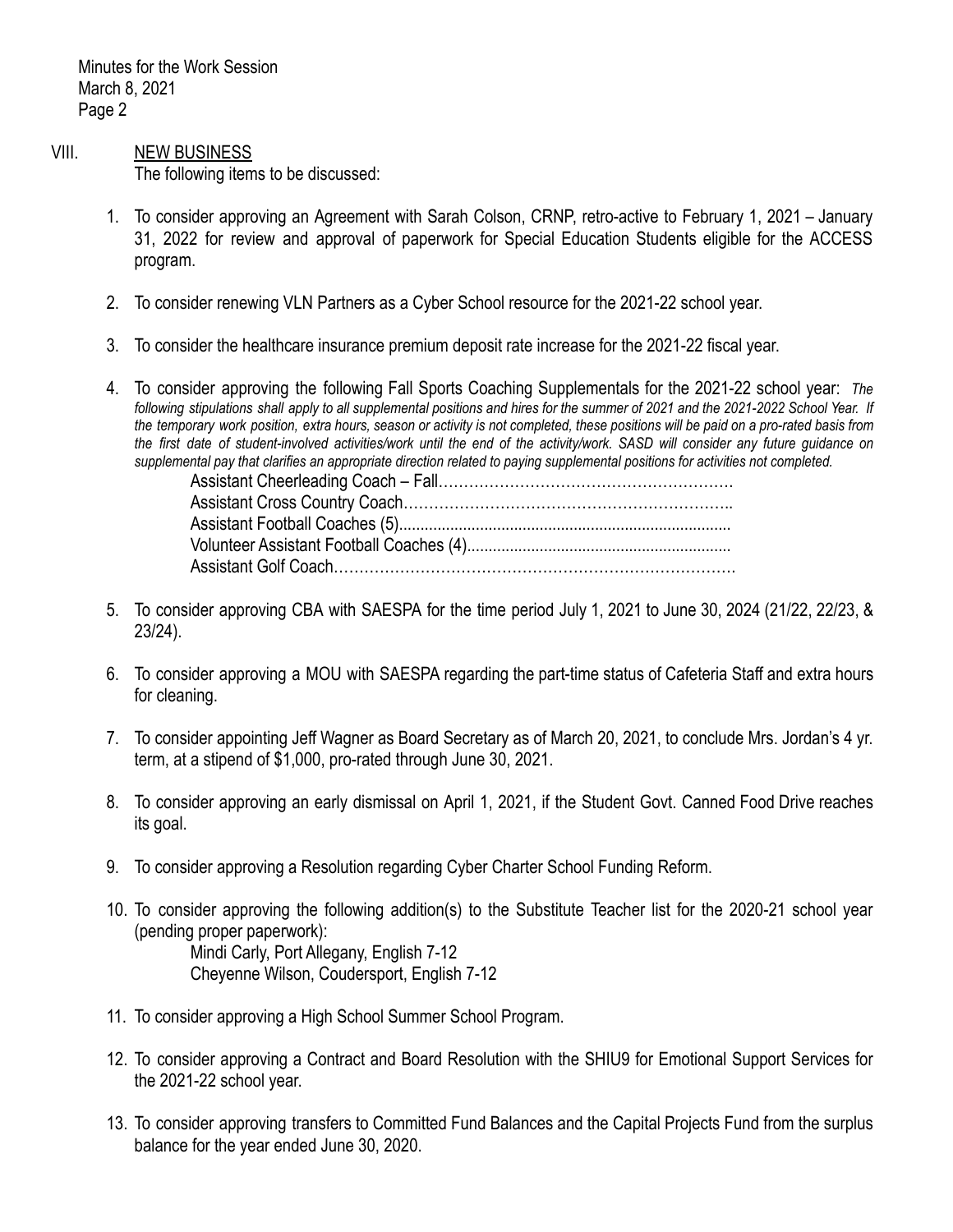Minutes for the Work Session March 8, 2021 Page 3

- 14. To consider approving two (2) Wolfinger Family Fund Grants provided by the Cattaraugus Region Community Foundation in the amount of \$1,000.
- 15. To consider a Letter of Resignation from Brian Henry as a Temporary Full-time Substitute Aide effective March 5, 2021.

### **INFORMATION ITEMS:**

- □ Eric Petrazzio, McClure Co., GESA Project report possible second phase project ideas on 3/8/2021
- □ Preliminary Budget Presentation on 3/16/21
- □ SASD 21/22 Supervision Plan and Asst. Principal Position & Discussion on 3/16/21

### **COMMENDATIONS:**

- □ Congratulations to the following Students of the Month Macy Smith, Jr. High and Ella Forquer, Sr.-High.
- □ Smethport DECA Club had 14 students qualify to compete in various events at the State Conference on February  $17<sup>th</sup> - 19<sup>th</sup>$ , 2021. The following students placed in the top ten in the state of Pennsylvania in his/her chosen category:
	- Chase Burdick  $\sim$  Placed 8<sup>th</sup> in Accounting Applications
	- Jordan Pavlock  $\sim$  Placed 5<sup>th</sup> in Personal Financial Literacy. (If any of the top four placeholders decide not to compete, Jordan will move up to compete on the National Level.)
	- Kaylee Swanson  $\sim$  Placed 2<sup>nd</sup> in Female Business Model. (This is a state-only event, no nationals.)
- ⮚ Regional Band and Regional Choir will be announced mid-March.
- □ Congratulations to Braedon Johnson who won the 126-pound Wrestling District Title in Clearfield during the District IX AA Wrestling Championships. Braedon pinned Brockway's Mark Palmer in 3:34 sec. Port Allegany finished second in team standings at the competition.
- ⮚ Congratulations to the Boys' Basketball team who has qualified for the first round of playoffs. The Hubbers will travel to Coudersport on March 9, 2021.
- □ **Future City:** The Future City competition is an innovative award winning program that challenges 6<sup>th</sup>, 7<sup>th</sup>,

and  $8<sup>th</sup>$  grade students to better understand practical applications of mathematical and scientific principles by creating a city of the future and solving its problems. This year's challenge, *Living on the Moon*, asked teams to design a futuristic lunar city and provide examples of how the city uses two Moon resources to keep its residents safe and healthy.

Participating Students:

- Mara Ours
- Haydn Riekofsky
- Joseph (Jack) Sherry
- Fisher Szuba
- Engineer Mentor: Kevryn Boser-Dixon from the American Refinery Group in Bradford

**The students won a special award: Best Power Supply System**